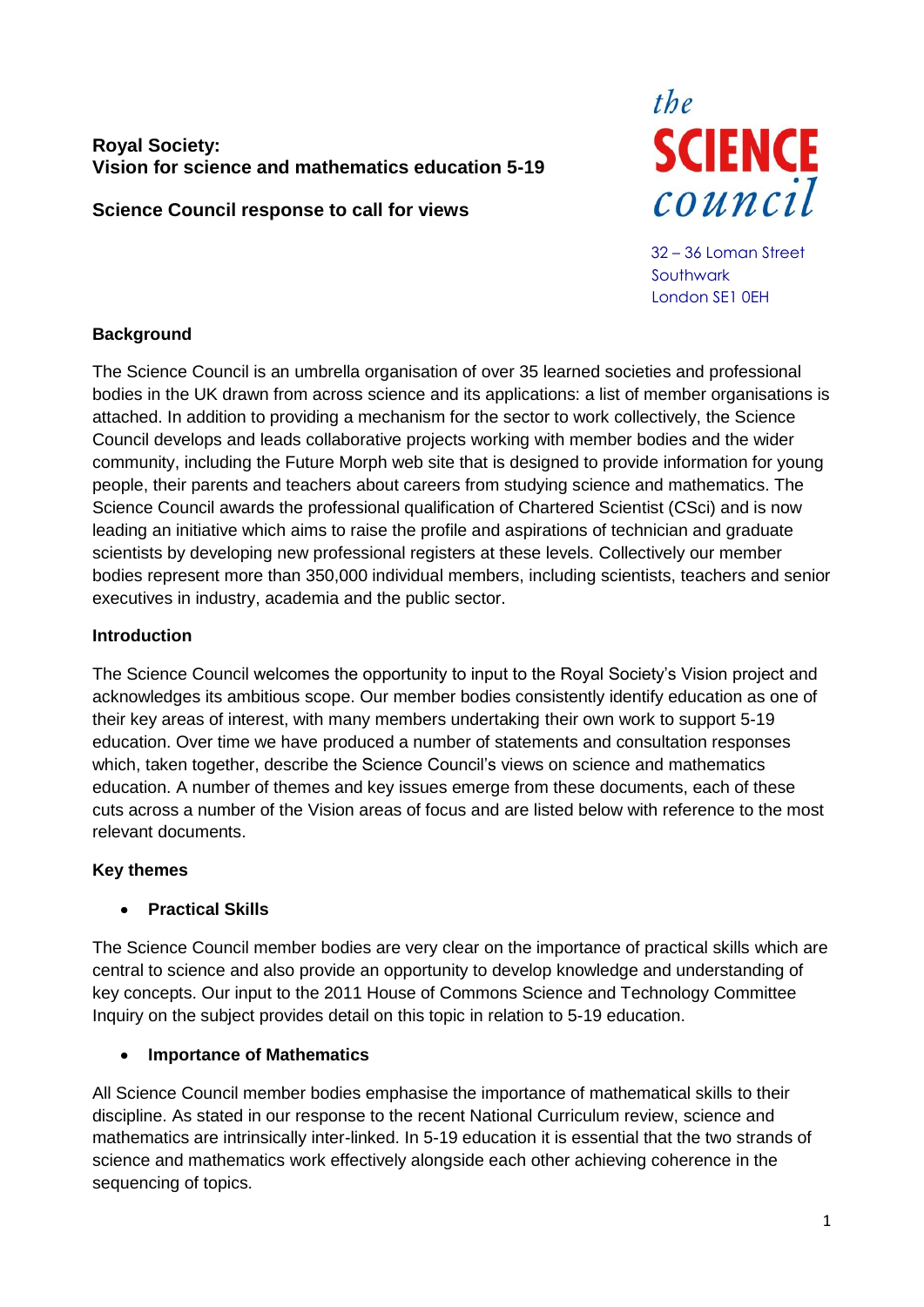# **Careers Awareness**

Science is now ubiquitous in modern life and young people need to understand the relevance of science and mathematics to their lives and their future careers, whether or not they go on to further study in these subjects. Various research<sup>12</sup> has also shown that whilst many young people enjoy science they cannot visualise themselves working in science. Raising awareness of the variety of career opportunities available from studying science is part of the solution to increasing the numbers choosing science subjects and the Science Council has been very active on this issue, including running the Careers from Science project and the Future Morph website. Teachers and the school environment have a key part to play in raising careers awareness as testified by research by the Secondary National Strategy<sup>3</sup> and the University of Warwick<sup>4</sup> for the Department of Education. There are many careers focused enhancement and enrichment activities available and in addition to this the Science Council and others have produced resources to illustrate how examples from the world of work can easily be incorporated into everyday delivery of the curriculum.

The People and Skills section of our *Priorities for Science and Innovation Policy 2010-2015* paper, *Science and mathematics education for 5-19 year olds* position paper and submission to the Royal Society of Edinburgh's inquiry into barriers to women in STEM provide brief pointers on this topic.

# **Diversity**

The Science Council believes that access to science education should be available for all those with talent and commitment to ensure that the science workforce reflects society's diversity.

The Royal Society will be very aware of the gender disparity in many science subjects, particularly the physical sciences. The Institute of Physics, in particular, has undertaken research in this area<sup>5</sup> and advises teachers to work to highlight the links between topic areas, to avoid fragmenting the curriculum and to show the progression of ideas. The vision for a high-performing 5-19 education system should incorporate such measures to address gender imbalance and other aspects of diversity.

# **Chartered Science Teacher**

The Chartered Science Teacher (CSciTeach) designation forms part of the Science Council's professional registers and was designed to embrace teachers as an important part of the professional science community. The Masters level designation combines requirements for pedagogy and knowledge of specialist subject. It recognises and rewards the high quality expertise and commitment to continual professional development of high performing science teachers. The designation recognises teachers who can demonstrate professional autonomy through self-evaluation, collegial activity, personal responsibility and leadership.

This professional designation is of relevance to your questions on both teachers and the workforce but also leadership and ethos.

[http://dera.ioe.ac.uk/2509/1/sci\\_post16\\_rept\\_0046109.pdf](http://dera.ioe.ac.uk/2509/1/sci_post16_rept_0046109.pdf)

 $\overline{a}$ 1 ASPIRES King's College London

<http://www.kcl.ac.uk/sspp/departments/education/research/aspires/index.aspx>

<sup>2</sup> Important but not for me, Jenkins and Nelson 2005 <http://dx.doi.org/10.1080/02635140500068435> <sup>3</sup> Progression to post-16 science, Secondary National Strategy 2009

**IRD MURRICH COOLD TREASED TO A THE REPORT OF THE REAST OF THE 4** Good Timing, Centre for Education and Industry, University of Warwick 2011

<sup>&</sup>lt;sup>5</sup> Girls in the Physics Classroom: An action guide for teachers, Institute of Physics Dec 2006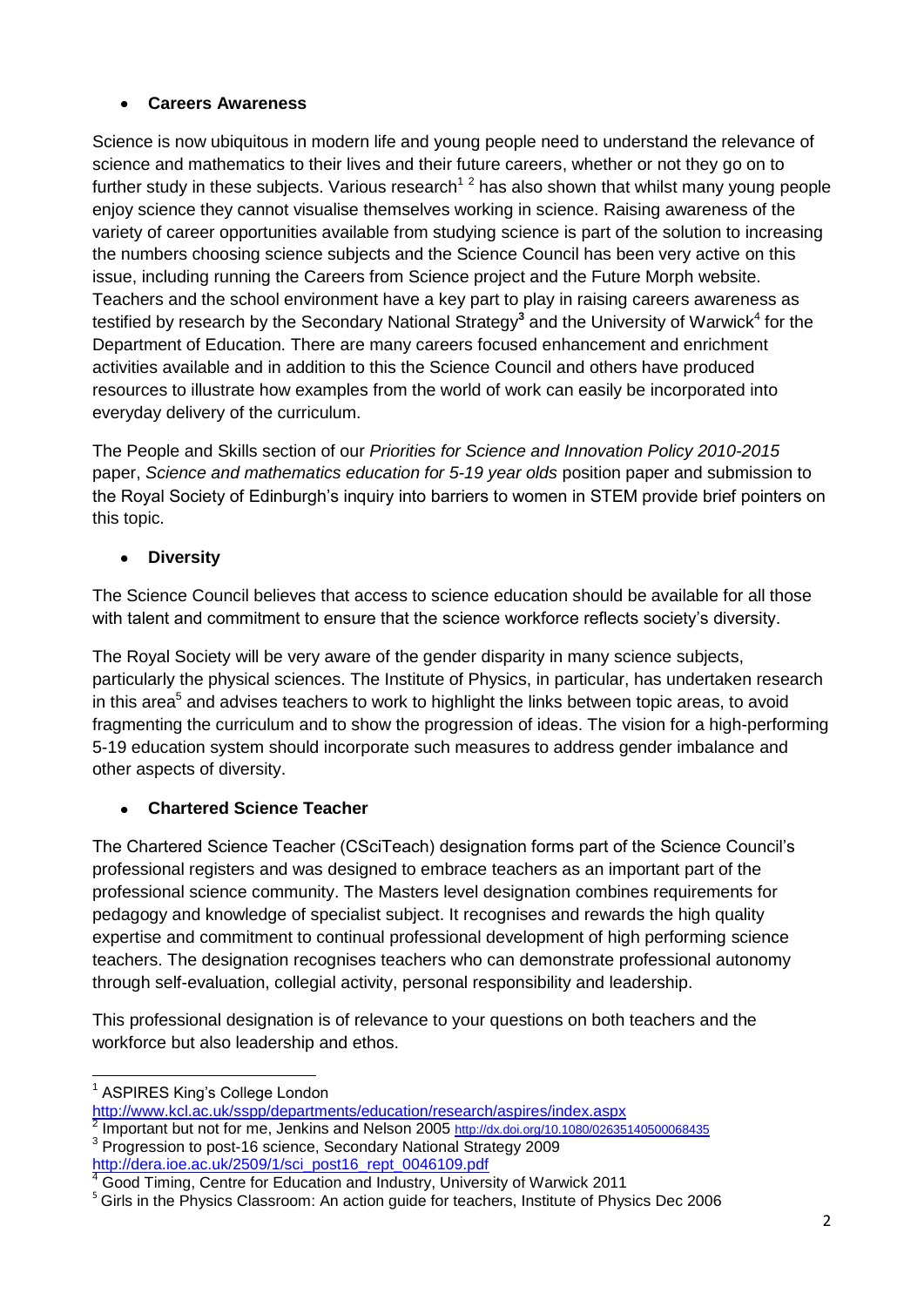#### **Understanding of the Science Workforce**  $\bullet$

In September 2011 the Science Council published research undertaken by TBR which examined the nature of the UK science workforce. The report showed that science has become increasingly important across all sectors of the UK economy and society with 5.8 million people now employed in science-based roles. The report takes account of the complexities of the economy, examining the science workforce across the whole economy rather than a narrow band of so-called science sectors. Through this and other work we are developing a more detailed understanding of the different roles and skills for scientists that are required now and will be required in the future in the various employment sectors.

Research from the UKCES shows that the expansion in demand for associated professional and technical staff will be over 2.2 million up to 2017. The report TBR produced for the Science Council shows that the science workforce is made up of roughly equal proportions of workers with non-graduate, graduate and postgraduate qualifications. To satisfy demand we will need to broaden the cohort choosing to study science by developing alternative routes to GCSEs and A levels drawing on practical and applied learning methods. The addition of Registered Science Technician and Registered Scientist to the Science Council's professional registers will help to give focus to these qualification pathways and support the progression opportunities and transferability they must offer.

# **Multidisciplinarity**

Our member bodies represent a wide range of subject disciplines and employment sectors: from across this broad spectrum there is a very clear message that modern science is a multidisciplinary activity built on a foundation of knowledge of the core sciences. The major challenges facing the world, for example, food security, climate change and water scarcity will demand a multidisciplinary approach to seek solutions. In addition, a host of new areas promising future innovation, such as bioengineering or biophysical chemistry, require a multidisciplinary approach. As such it is important that young people understand how biology, chemistry and physics interact, the connection to other sciences and the multidisciplinary nature of science. Sir Harry Kroto recently echoed this view when expressing concerns that nanoscience's potential to drive epochal advances in engineering, physics and biology was being hampered by the traditional academic boundaries dividing the subjects.<sup>6</sup> It is clear that there is a need for multidisciplinary skills which will continue; education must respond to this.

We hope that our input will be of use to the project committee; we would be happy to meet to discuss the issues that we have raised or to provide further assistance.

rianestGam

Diana Garnham Chief Executive

 $\overline{a}$ 

 $13<sup>th</sup>$  March 2012

<sup>&</sup>lt;sup>6</sup> Times Higher Education 24 February 2011 <http://www.timeshighereducation.co.uk/story.asp?storycode=415261>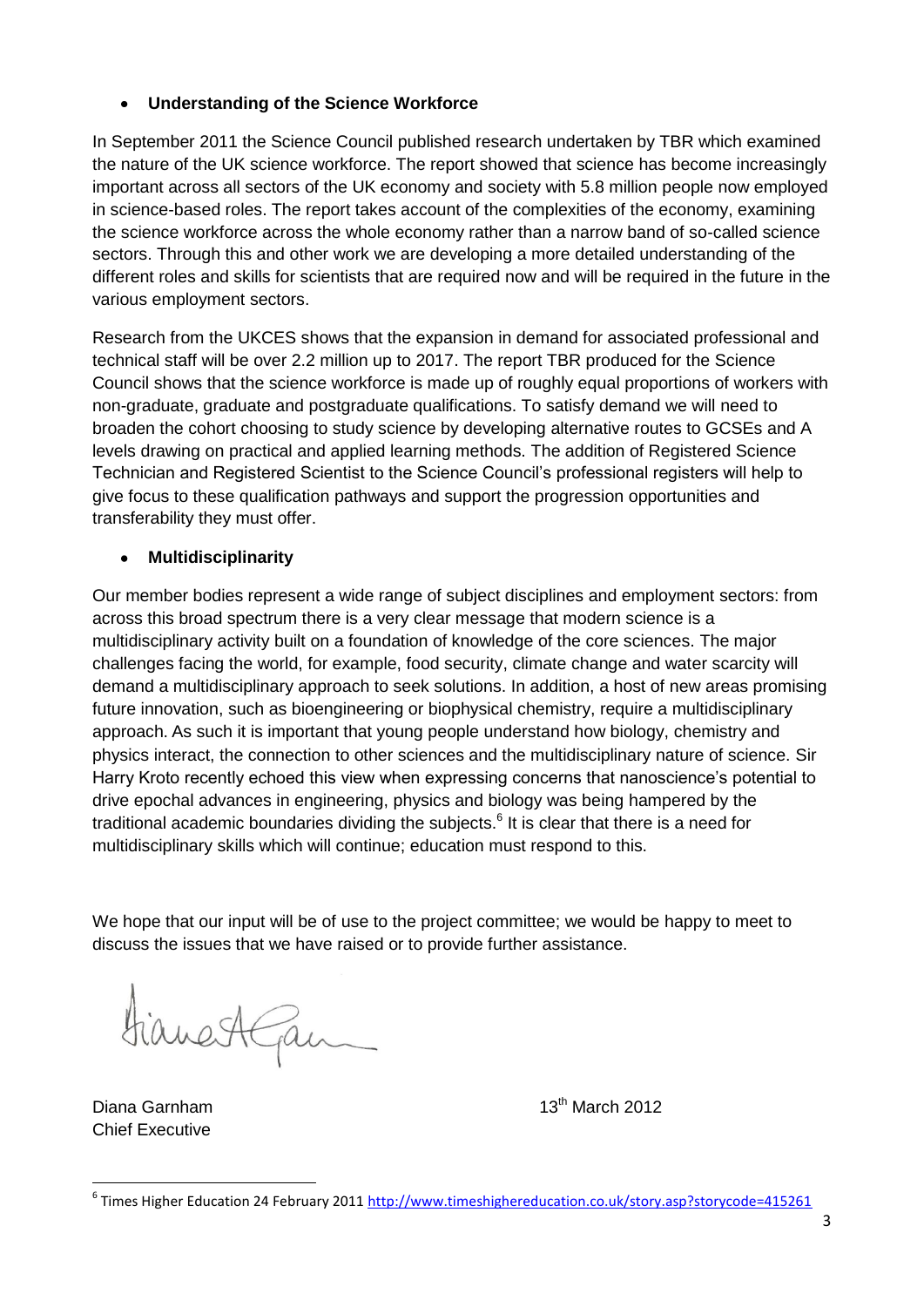## **Enclosed Science Council Statements and Reports**

- 1. Science and mathematics education for 5-19 year olds Position Statement, June 2007
- 2. Priorities for Science and Innovation Policy 2010-2015, March 2010
- 3. The current and future UK science workforce, TBR for the Science Council, September 2011

Submissions to:

- 4. Department for Education Review of 14-19 Vocational Education, October 2010
- 5. Department for Education Review of National Curriculum, April 2011
- 6. House of Commons Science and Technology Committee Inquiry: Practical experiments in school science lessons and science field trips, May 2011
- 7. Royal Society of Edinburgh Inquiry: Barriers to Women in STEM, August 2011
- 8. House of Lords Science and Technology Sub-Committee 1: Higher Education in STEM Subjects Inquiry, December 2011